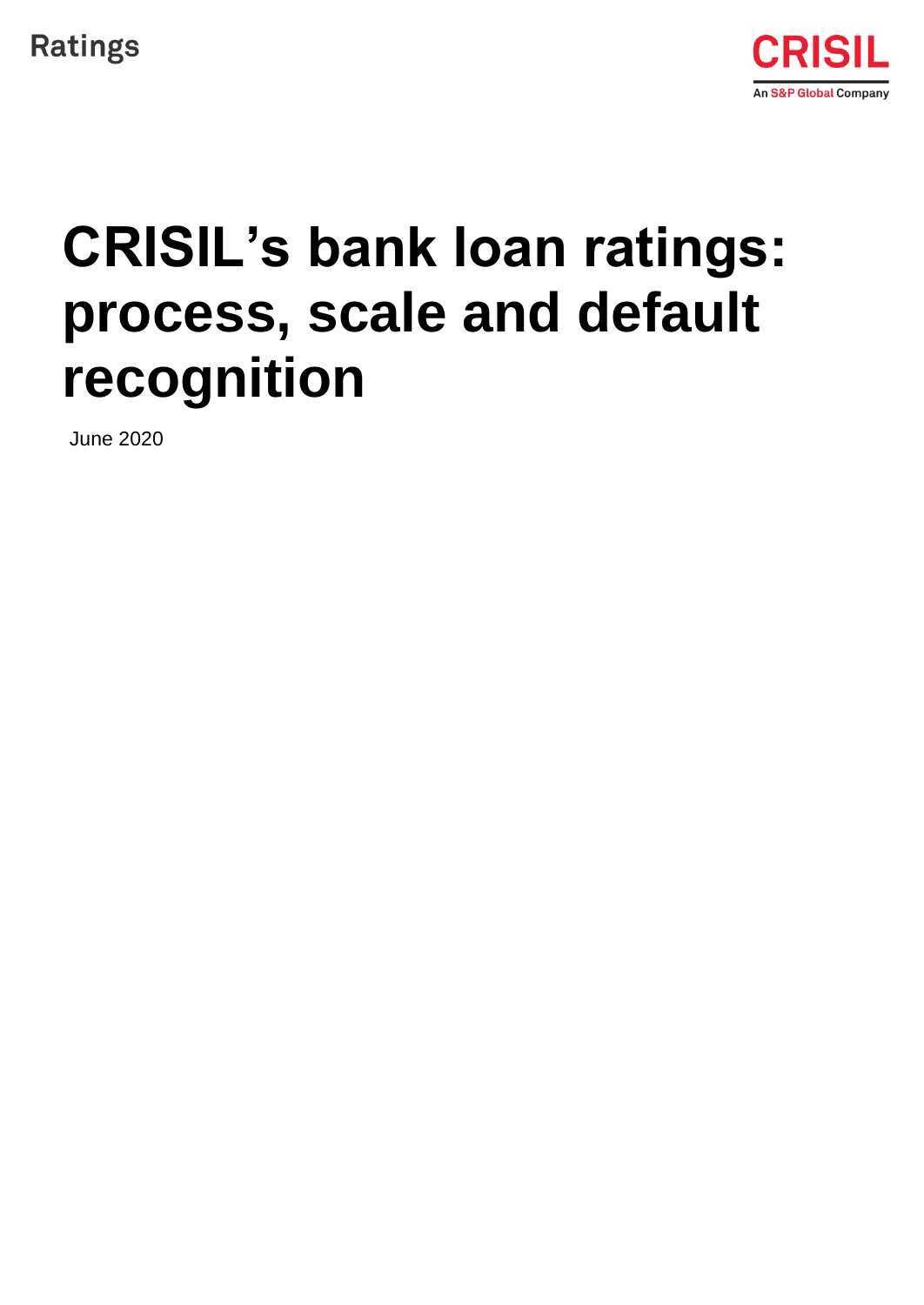**Ratings** 



### **Criteria contacts**

#### **Somasekhar Vemuri**

Senior Director Rating Criteria and Product Development somasekha[r.vemuri@crisil.com](mailto:vemuri@crisil.com)

#### **Ramesh Karunakaran**

Director Rating Criteria and Product Development [ramesh.karunakaran@crisil.com](mailto:ramesh.karunakaran@crisil.com)

In case of any feedback or queries, write to us at [criteria.feedback@crisil.com](mailto:criteria.feedback@crisil.com)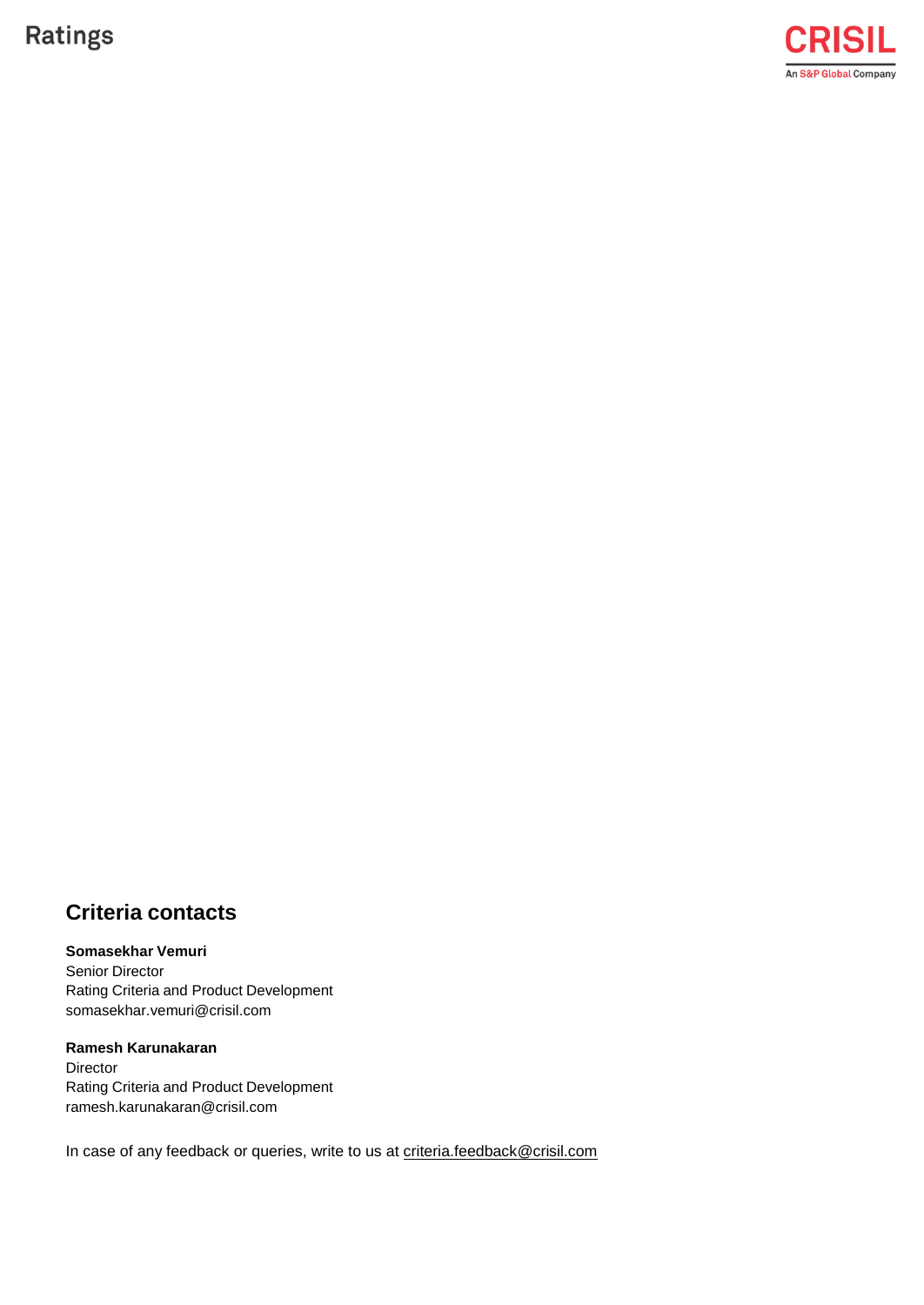l

### **Executive summary**

A CRISIL bank loan rating (BLR) reflects CRISIL's opinion on the likelihood of the financial obligation (arising out of a rated facility) being serviced on time and in full, as specified in the terms of the facility.

CRISIL's process for assigning ratings to bank loans is similar to that followed for rating bonds and debentures. Ratings are assigned on the long- and short-term scales, depending on the original maturity of the facility. Default on term loans is recognised on the first instance of a missed payment, while in the case of working capital and nonfund-based facilities, default is recognised if the facility remains overdrawn or irregular for more than 30 days continuously.

CRISIL has been assigning BLRs since June 2007, following the Reserve Bank of India's (RBI) announcement of prudential guidelines for implementation of the new capital adequacy framework for banks in April 2007. These guidelines require banks to link the capital they maintain on credit exposures to the external credit ratings on these exposures.

The RBI has recognised CRISIL as an eligible external credit assessment institution. Banks can, therefore, use CRISIL ratings to compute the capital levels they need to maintain on rated credit exposures.

# **Scope and methodology of the criteria**

CRISIL rates fund- and non-fund-based facilities extended by banks.

This article describes CRISIL's approach to rating bank loans — the process followed, the ratings scale used for, and the recognition of default on, each type of bank loan facility, the policy for withdrawal of ratings and CRISIL's treatment of security. It also provides an overview of the processes used for assigning CRISIL ratings. It does not address detailed criteria and industry-specific parameters used in the assessment of credit risk, which are provided in a separate section, Criteria and Methodology, on CRISIL's website.<sup>1</sup>

# **Significance of rating bank loans**

As per the RBI's guidelines for implementation of the new capital adequacy framework, banks operating in India have adopted the standardised approach for credit risk.

In the Basel-II and Basel-III approaches, which are an improvement over the Basel-I approach, the credit risk of an exposure is governed by four parameters: the probability of default (PD), the loss-given default (LGD), the exposure at default (EAD) and maturity. Of these, CRISIL BLRs address the first: the PD component.

The BLR reflects CRISIL's opinion on the likelihood of the financial obligations (arising out of a rated facility) being serviced on time and in full, as specified in the terms of the facility.

<sup>1</sup> For accessing the previous published document on CRISIL's bank loan ratings – process, scale and default recognition, kindly refer to the following link[: https://www.crisil.com/content/dam/crisil/criteria\\_methodology/basics-of](https://www.crisil.com/content/dam/crisil/criteria_methodology/basics-of-ratings/archive/CRISILs_bank_loan_ratings_process_scales_and_default_recognition.pdf)[ratings/archive/CRISILs\\_bank\\_loan\\_ratings\\_process\\_scales\\_and\\_default\\_recognition.pdf](https://www.crisil.com/content/dam/crisil/criteria_methodology/basics-of-ratings/archive/CRISILs_bank_loan_ratings_process_scales_and_default_recognition.pdf)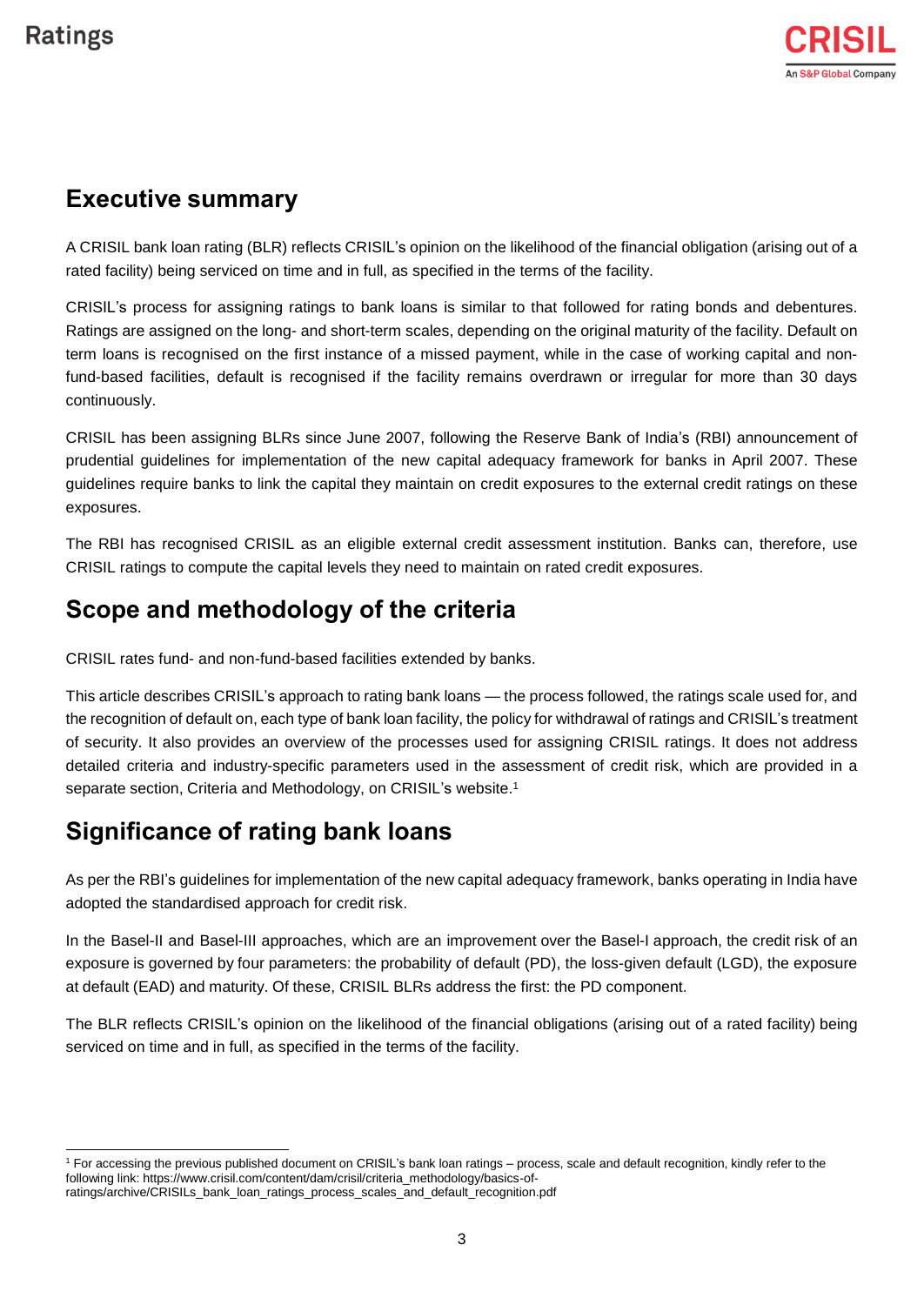# **CRISIL's process for BLRs**

The process is similar to that followed for rating capital market debt instruments such as bonds, debentures and commercial paper. Chart 1 illustrates CRISIL's rating process for BLRs.

#### **CRISIL's rating process for BLRs**



The surveillance process for a rated client differs from the above process in the following aspects:

- Once rated, the performance of the issuer is regularly monitored and the rating is kept under surveillance. Therefore, the surveillance process starts from step 3.
- After a rating is reviewed, it is published on CRISIL's website. Therefore, step 6 is generally followed by step 9, unless the client appeals, in which case, step 8 follows step 6. Steps 7 and 11 are not applicable in this case.

### **Dissemination of ratings by CRISIL**

Ratings assigned by CRISIL are disseminated through CRISIL publications and various other media. The RBI guidelines require ratings on bank loan facilities to be available in the public domain to be eligible for risk-weighting.

Additionally, the Securities and Exchange Board of India (SEBI) guidelines require rating agencies to adhere to the International Organisation for Securities Commissions (IOSCO) Code of Conduct, which stipulates that rating agencies publish the ratings along with a report that explains the rationale for the rating opinion. SEBI released a circular titled 'Enhanced standards for credit rating agencies (CRAs)' on November 1, 2016 (refer circular SEBI/HO/MIRSD/MIRSD4/CIR/P/2016/119), mandating all CRAs to publish unaccepted ratings on their website.

CRISIL publishes the rating on the bank facilities on its website and updates the rating lists in real-time, in addition to providing the detailed rating report on the website.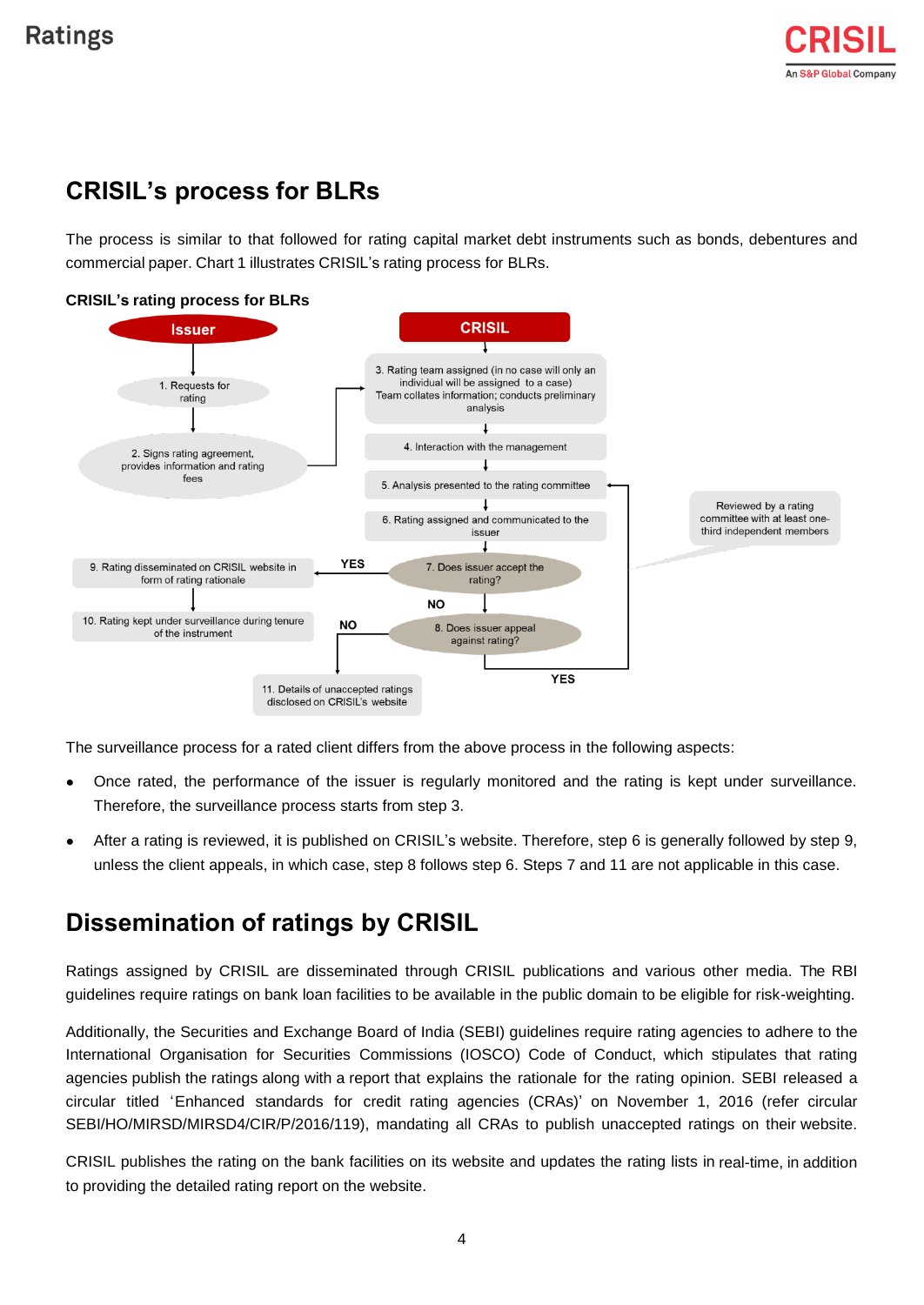# **Ratings**

#### **The impact of security on CRISIL BLRs**

CRISIL's ratings address PD, one of the four components of credit risk, as identified under the Basel-II approach.

Lenders usually enforce their security interests only after default has occurred. Therefore, realisations from enforcement of securities do not influence PD. For instance, for availing a letter of credit (LC) facility, companies may offer 10-20% of the facility limit as a cash margin to the bank. However, the cash margin does not help the bank preempt a default by the company.

CRISIL, therefore, does not provide any uplift to the facility rating on account of these cash margin, though asset security does have a significant impact on the LGD component of credit risk under the Basel-II approach.

The presence of liquid assets on a company's balance sheet does, however, add to its financial flexibility. CRISIL factors this additional financial flexibility into all its ratings.

### **CRISIL's ratings scale for BLR**

CRISIL rates bank loans on the same scale that it uses to assign ratings to capital market debt instruments, including bonds, debentures and commercial paper. The rating symbols employed by CRISIL to represent its different scales are covered in the article titled CRISIL's ratings and ratings scale, which can be accessed at [www.crisil.com.](http://www.crisil.com/)

#### **Long- versus short-term ratings scale**

The scale used in assigning a rating to a term loan depends on the loan's original maturity as specified in the terms of the facility. It is in line with CRISIL's approach for assigning ratings to debentures. Also, the RBI's guidelines specify that a bank facility's maturity is the original contracted maturity, and not residual maturity. Therefore, a term loan with an original contracted maturity of seven years, for instance, will be rated on the long-term scale, even if the residual maturity is only eight months.

Some fund-based facilities such as cash credit and working capital demand loans are sanctioned for one year. However, these facilities are often rolled over and are thus akin to long-term exposures from the bank's perspective. CRISIL, therefore, usually assigns ratings to these facilities on the long-term scale. In fact, RBI guidelines specify that banks use long-term ratings to compute capital requirement on such exposures. Other fund-based facilities such as packing credit, post-shipment credit, and bill discounting have maturity of less than a year, and are, therefore, rated on the short-term scale.

CRISIL usually assigns ratings to non-fund-based facilities such as LCs or bank guarantees on the short-term scale.

When a bank guarantee is invoked, or an LC devolves on the borrower, the bank makes a payment to the third party on behalf of the borrower. The borrower is required to make good this payment to the bank as per the terms of the facility within a short timeframe. As the period available for the borrower for repayment is short, these facilities are rated on a short-term scale.

#### **Table 1: CRISIL's ratings scale for bank loan facilities**

#### **Table 1: Types of credit facilities and ratings scale applicable**

| <b>Fund-based facilities</b> | <b>Ratings scale</b> |
|------------------------------|----------------------|
| Packing credit               | Short term           |
| Cash credit                  | Long term            |
| Working capital demand loan  | Long term            |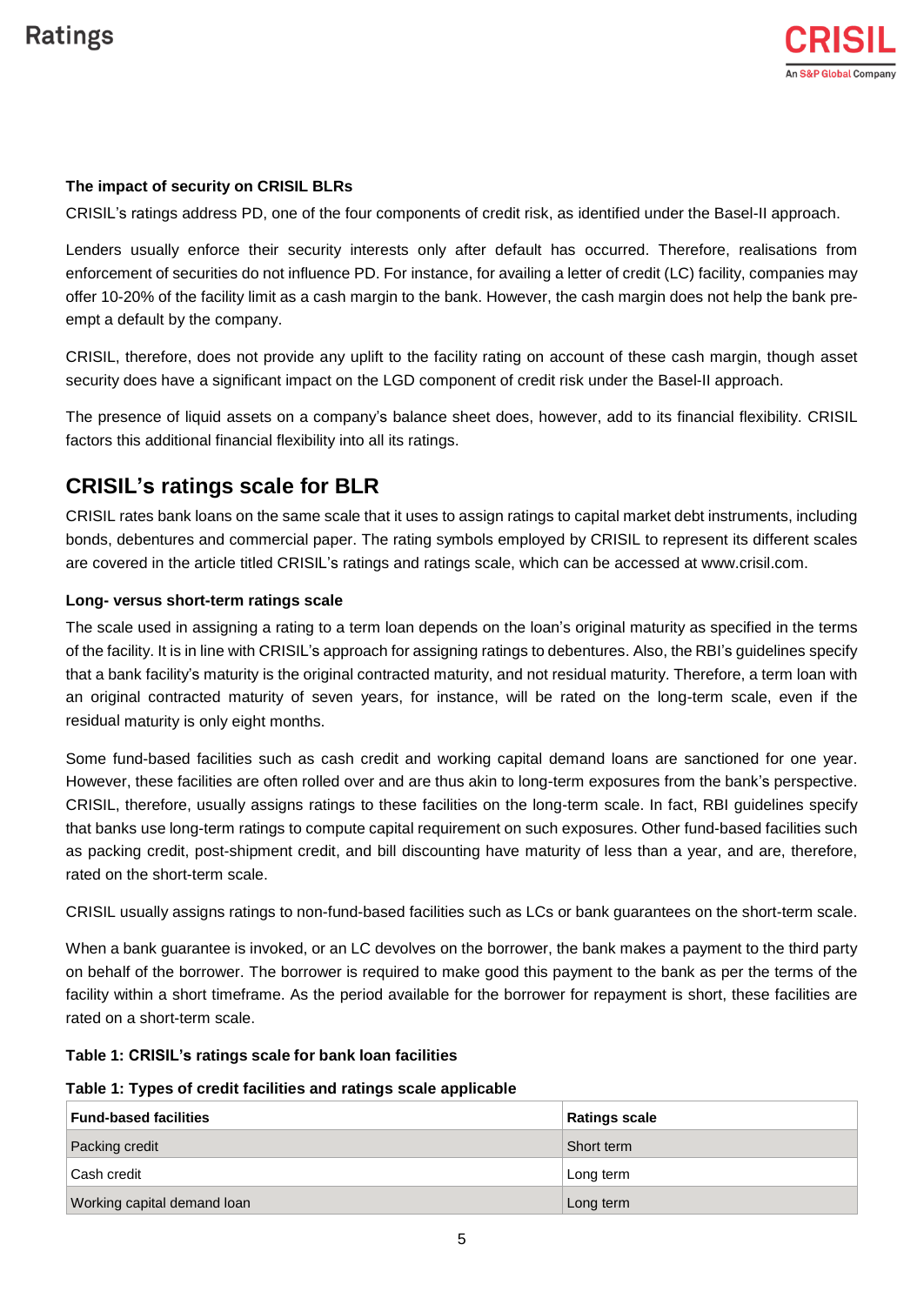# **Ratings**

| <b>Fund-based facilities</b>            | <b>Ratings scale</b>    |
|-----------------------------------------|-------------------------|
| Purchase bill discounting               | Short term              |
| Bill purchase/discounting               | Short term              |
| Factoring/forfeiting                    | Short term              |
| Post-shipment credit                    | Short term              |
| Short-term loan                         | Short term              |
| Foreign-currency non-resident loan      | Long/Short term*        |
| Term loans                              | Long term               |
| External commercial borrowings (ECBs)   | Long term               |
| Mortgage Ioan facility                  | Long term               |
| Vendor financing                        | Short term              |
| Non-fund-based facilities               | <b>Ratings scale</b>    |
| Bank guarantee                          | Short term              |
| LC                                      | Short term              |
| Foreign exchange forward contract limit | Short term <sup>^</sup> |

\* Based on tenure of loan

^ CRISIL rates the credit exposure limits sanctioned to companies for covering the mark-to-market fluctuations of the foreign exchange forward contracts that the company has entered into. Default is recognised on the facility if crystallised losses are not repaid within 30 days.

Banks often sanction credit limits to borrowers and allow them the flexibility to draw down the limits as one of several pre-determined facilities. In other words, these facilities are fungible between those usually rated on the long-term scale (referred to as long-term facilities) and those rated on the short-term scale (short-term facilities). In such instances, the portion of the facility that can be drawn down as a long-term facility is assigned a rating on the longterm scale, while the remaining portion is assigned a rating on the short-term scale. CRISIL's approach is in line with RBI's clarification on this issue.

### **Recognition of default on bank loan facilities**

CRISIL's approach to default recognition is in line with regulatory guidelines published by SEBI and the RBI.

SEBI, in its circular titled 'Enhanced standards for CRAs', standardised the instrument-wise default recognition to be adopted by all CRAs. These uniform guidelines indicate that default should be recognised at the first instance of delayed payments for instruments with scheduled payment. Working capital facilities such as cash credit and overdraft, which do not have scheduled maturity/repayment dates, require default recognition when such facilities remain continuously overdrawn for more than 30 days without the express consent of the bankers.

In some instances, there are delays or missed payments due to non-credit reasons, purely attributable to operational issues or administrative errors. Such instances may include, but are not limited to: operational lapses of the lender(s), failure of accounting systems and processes, and human errors.

In such instances, CRISIL applies reasonable judgment to assess whether the delays were on account of non-credit factors. In doing so, it evaluates whether there was willingness, ability (also including the availability of funds) as well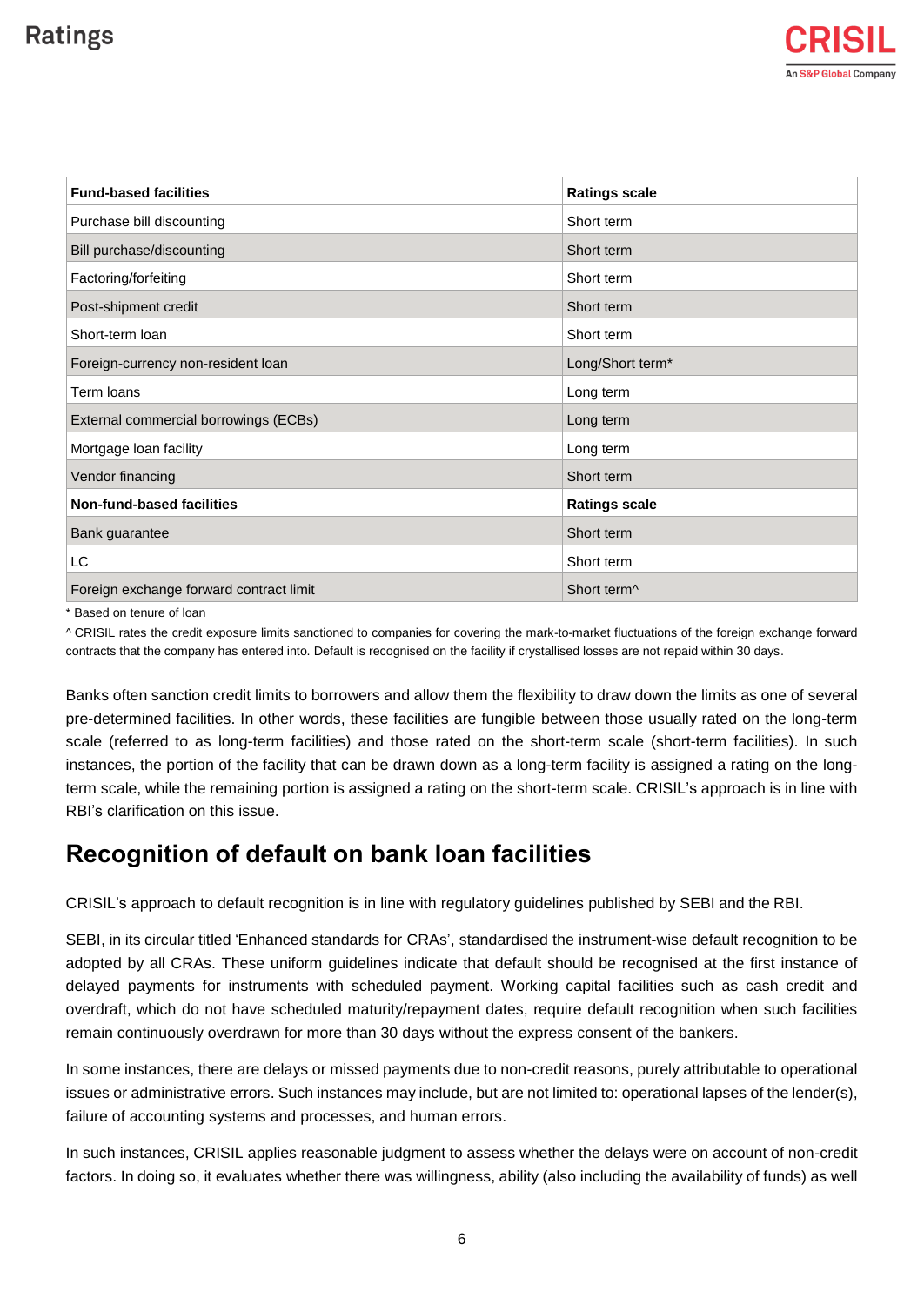as intent of the issuer to make the payment on the due date, and whether the delay is solely attributable to operational issues.

Additionally, CRISIL would ascertain if the delay is expected to be corrected in a few business days and evaluate whether the issuer has taken necessary corrective measures to ensure that such delays are not repeated in future. Thus, in situations where CRISIL believes the delays are purely on account of non-credit reasons, it would not recognise the missed payment as a default as the instance does not reflect a material deterioration in credit quality.

# **Curing period post default**

After a default is cured and the loan regularised, CRISIL monitors whether the entity has cleared overdue amounts, regularised payments and is meeting debt and interest obligations in time for at least 90 days (from the date of regularising the default), before upgrading the rating. Generally, in such cases, the rating would move to noninvestment grade category after the default is cured.

Further, the rating may be upgraded to investment grade, generally after 365 days from the date of regularising the default.

Upward revision in the rating could be driven by:

- Sustainable improvement in the business risk profile
- Sufficient liquidity to manage working capital requirement and debt obligation
- Improvement in the financial risk position with comfortable debt coverage indicators and balance sheet strength to support medium-term business requirement

However, CRISIL may deviate from these curing period timelines if it believes that the situation that lead to default earlier, is unlikely to recur in the near term. Some of the instances that could lead to this conclusion are:

- Change in management
- Acquisition by a stronger firm
- Sizeable inflow of long-term funds
- Technical nature of defaults
- Benefits arising out of a regulatory action
- Force majeure event leading to default
- Restructuring of loans so that the business risk profile of the company remains strong

The reasons mentioned above are indicative in nature and not an exhaustive list. CRISIL will continue to evaluate its policy in this regard.

### **Treatment of restructured and rescheduled debt**

CRISIL expects entities that have requested restructuring or rescheduling of their debt to continue to meet interest payment and principal repayment obligations on time and in full, until the lenders formally approve such requests. If borrowers fail to meet debt service obligation on time and in full pending approval of the request, CRISIL will treat such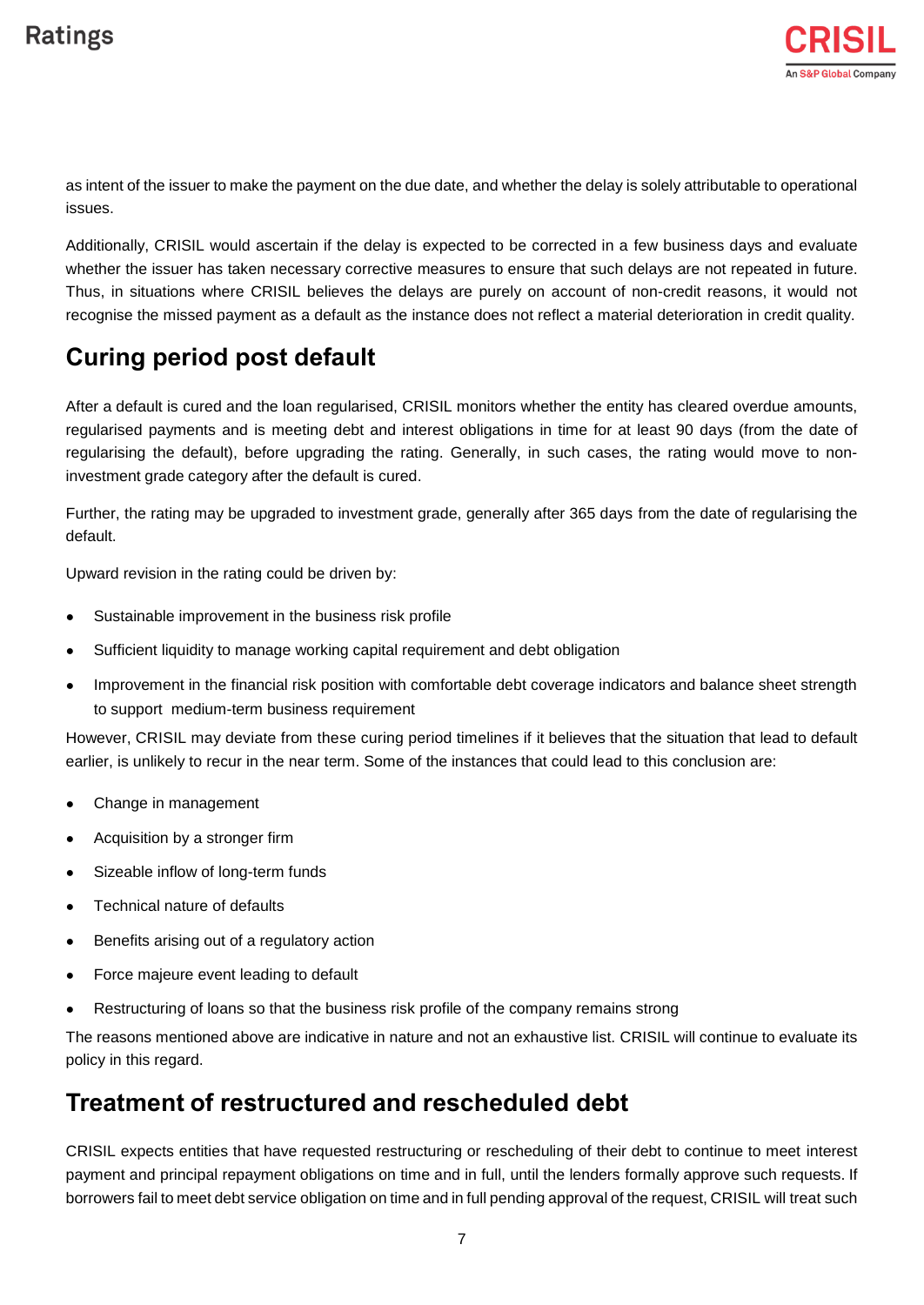failure as default on the rated facilities. CRISIL will use the revised repayment schedule in its future analysis and recognition of default only upon receiving formal lender consent to the restructured terms.

The guidelines regarding default recognition are covered in greater detail in the article titled 'CRISIL's approach to default recognition', which can be access[ed at www.crisil.com.](http://www.crisil.com/)

### **Withdrawal of ratings**

A CRISIL BLR is not a one-time exercise, but is under continuous surveillance over the life of the rated facility. CRISIL's policy for withdrawal of ratings stipulates that ratings on securities/ facilities that have scheduled repayment dates (such as bonds or term loans), may be withdrawn only on redemption/maturity of the rated facilities. The ratings may also be withdrawn if the debt is pre-paid by the borrower, with the lender's consent, before maturity. In such instances, CRISIL relies on confirmation from the banks or auditors or any other independent sources on whether the obligations have been met in full.

BLRs can also be withdrawn by CRISIL after receiving a request for withdrawal from the borrower along with a noobjection certificate from all the lending banks and on clearance of fees due (if any) to CRISIL.

CRISIL's withdrawal policy is in line with the recent SEBI circular titled ' Enhanced standards for CRAs', applicable to all CRAs. For further details on CRISIL's withdrawal policy, please refer to the article titled 'CRISIL's policy for withdrawal of ratings', which can be access[ed at www.crisil.com.](http://www.crisil.com/)